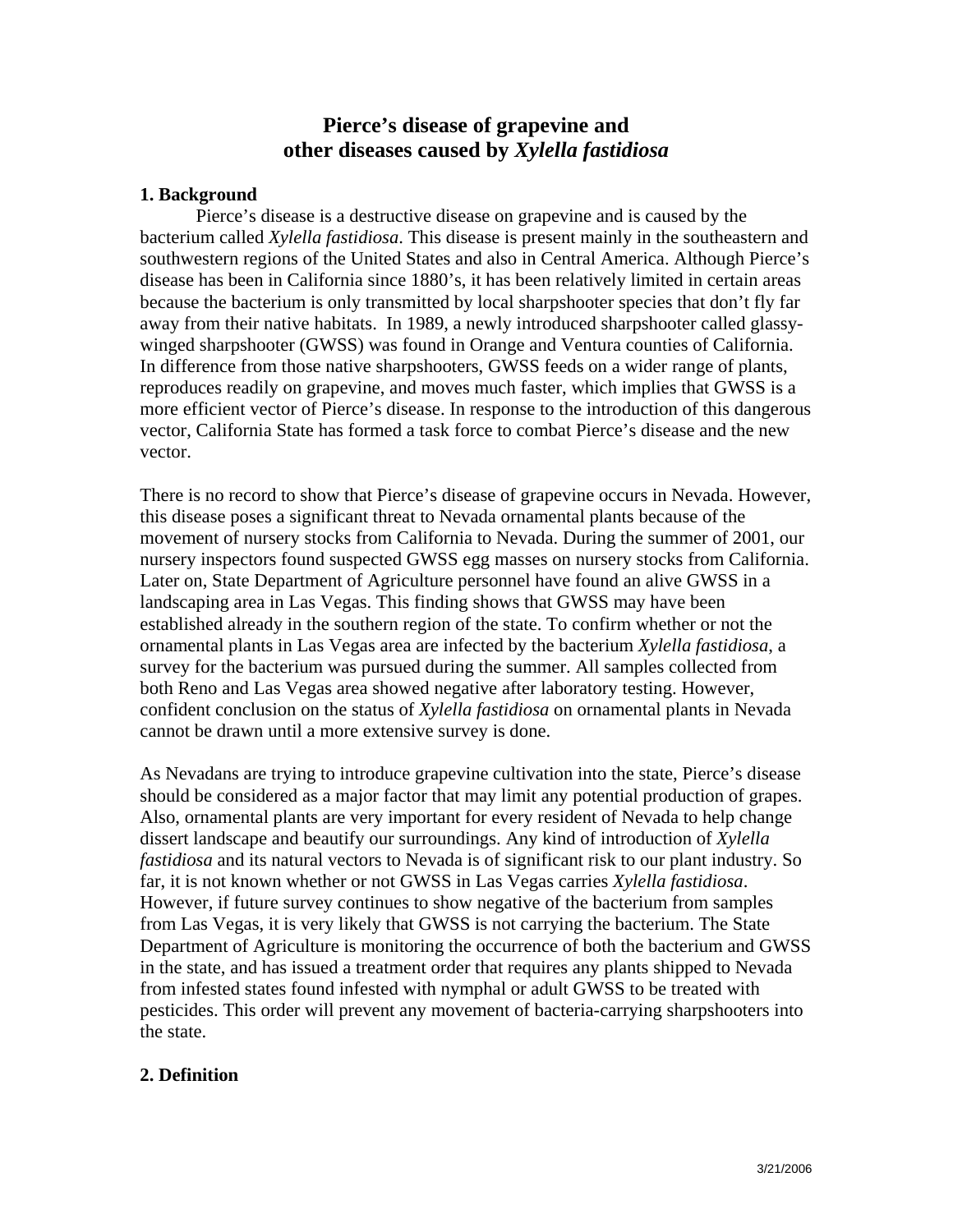Pierce's disease by definition is a disease of grapevine caused by the bacterium *Xylella fastidiosa* and is named after the person Newton B. Pierce. As a California's first professionally trained plant pathologist, Newton B. Pierce described and characterized this disease as "California vine disease". Although he was specialized in bacteriology, the bacterium *Xylella fastidiosa* as the pathogen of this disease was not figured out during that time, partially because this bacterium could not be isolated from the infected tissue and cultured on common nutrient media. In 1973, it was found that the xylem vessels of grape plants showing symptoms of Pierce's disease were filled with fastidious xylemlimited bacteria, later confirmed to be *Xylella fastidiosa*. After the bacterium was proven to be the pathogen of this disease, various researches were carried out by scientists in an effort to find a special nutrient medium that could allow the bacterium to grow in vitro. Currently, this bacterium can grow on specially formulated nutrient media.

#### **3. Symptoms**

Symptoms of Pierce's disease may vary with cultivars and susceptibility of the plants. In general, symptom shows up on leaves first as a sudden drying and scalding of margin area of the leaf while the other part of the leaf remains green (Fig. 1). Scalded areas continue to move towards the central area of leaf until the entire leaf becomes scorched or dead. Infected leaves may detach from the distal end of the petioles, leaving the bare petioles attached to canes. On canes, the bark tissue matures unevenly, showing islands of brown bark surrounded by green bark. In the spring, infected plants are delayed in growth. In the later season, plants show dwarfed vines and shrunk or dried small fruits. Yellow to brown streaks may be shown in the current-season wood of infected vines. Root system is also hurt by the bacterium. Infected plants may die within months or years depending on the tolerance of the plants. The expression of these symptoms is due to the occupation of the xylem vessels by the bacterial cells and some matrix material produced by both bacteria and the plant, which severely blocks the water and mineral transportation system in a plant.



 Fig.1. Scorch symptom on a leaf of grapevine infected by *Xylella fastidiosa*

#### **4. Other diseases caused by** *Xylella fastidiosa*

Besides Pierce's disease of grapevine, *Xylella fastidiosa* also causes diseases on other important ornamental plants and agricultural crops. The most common diseases are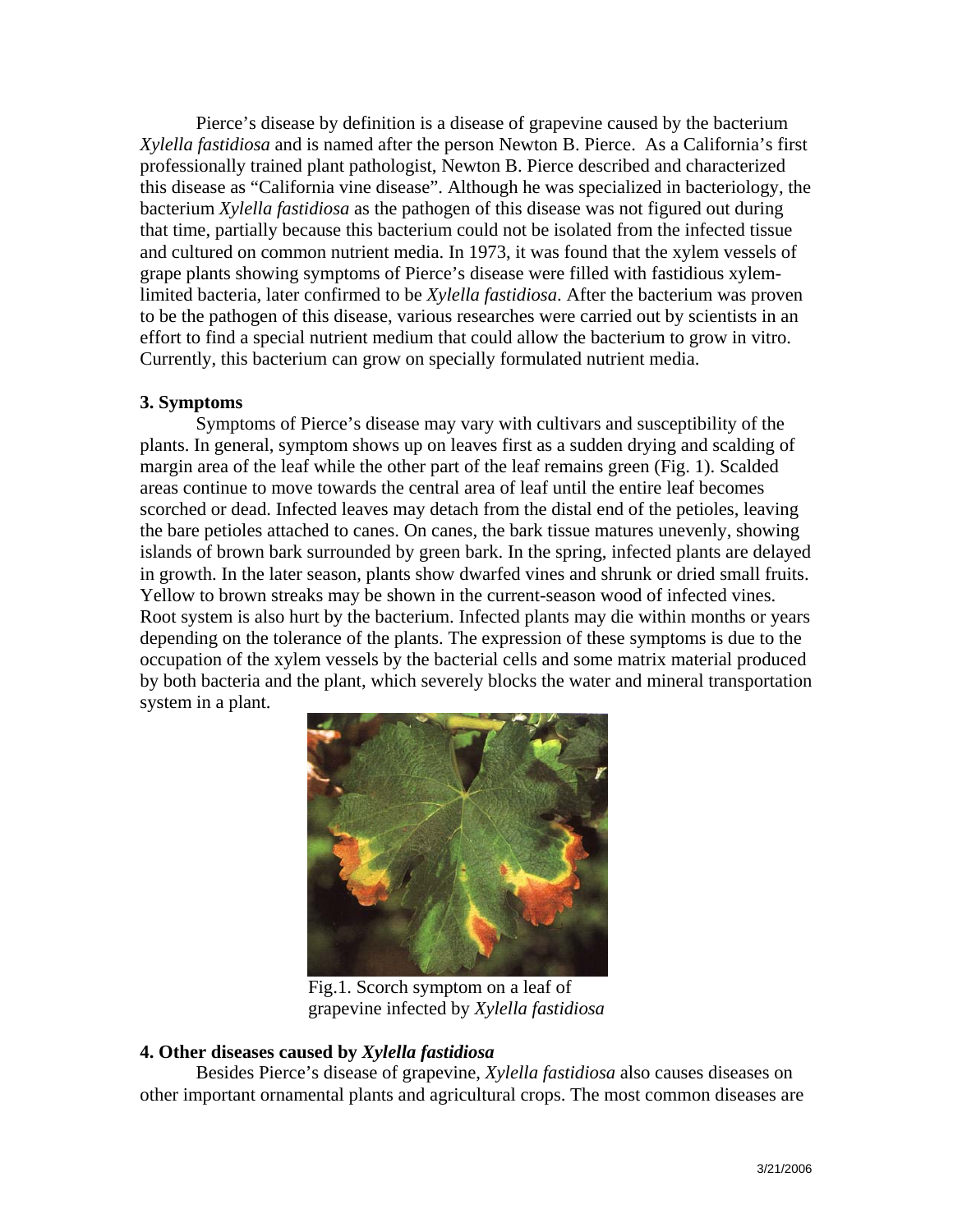oleander leaf scorch, bacterial leaf scorch of oak, almond leaf scorch, phony peach disease, citrus variegated chlorosis, bacterial leaf scorch of coffee, maple leaf scorch (Fig.2), mulberry leaf scorch, bacterial leaf scorch of elm, bacterial leaf scorch of sycamore, and alfalfa dwarf disease. The bacterium has diverse strains that may have specific host ranges. However, most strains can infect a large number of plant species. For example, the grape strain that causes Pierce's disease of grapevine can infect about 193 species of plants including grasses, fruit trees, ornamental plants, forest trees and agricultural crops, according to a host-range research report.



Fig. 2. Scorch symptom on a maple leaf infected by *Xylella fastidiosa*

#### **5. Transmission**

Pierce's disease can be transmitted by grafting. However, in most cases, the disease is transmitted by xylem-feeding insects such as sharpshooter leafhoppers and spittlebugs. The sharpshooters can acquire the bacterium by feeding on the infected plants for less than 2 hours, and then obtain an ability to transmit this bacterium for life long. However, the adults do not pass the bacterium to their progeny, which means the new generations of sharpshooters do not carry the bacterium unless they feed on the infected plants. In California, there are four types of sharpshooters that can transmit *Xylella fastidiosa*. They are green sharpshooters, blue-green sharpshooters, red-head sharpshooters and glassy-winged sharpshooters (Fig. 3). Obviously, there are significant differences in morphology and color among these sharpshooters.



Fig.3. Appearance of a glassy-winged sharpshooter

## **6. Detection**